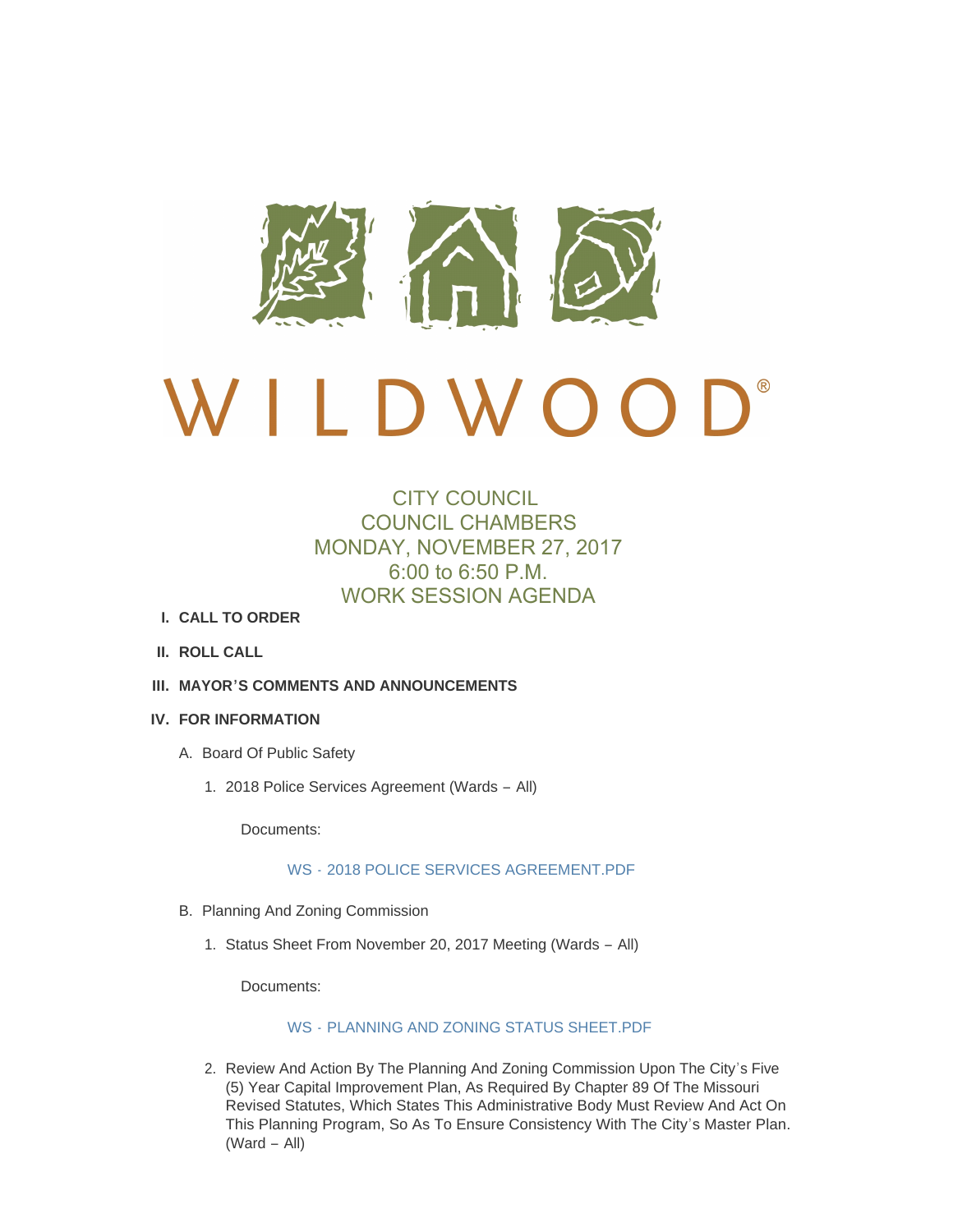Documents:

#### WS - [PLANNING AND ZONING REVIEW OF 5 YEAR CAPITAL](http://mo-wildwood.civicplus.com/AgendaCenter/ViewFile/Item/13162?fileID=19016)  IMPROVEMENT PLAN.PDF

- C. Planning And Parks Committee
	- 1. Proposed Rule Change For City's Dog Park Facility (Wards All)

Documents:

#### WS - [PROPOSED RULE CHANGE FOR CITYS DOG PARK FACILITY.PDF](http://mo-wildwood.civicplus.com/AgendaCenter/ViewFile/Item/13164?fileID=19023)

2. Farmers Market Managers' Contract - Advertisement For 2018 Season (Wards - All)

Documents:

WS - [FARMERS MARKET MANAGERS CONTRACT.PDF](http://mo-wildwood.civicplus.com/AgendaCenter/ViewFile/Item/13165?fileID=19017)

3. Community Park Incidental Improvements For Aesthetics And Security (Ward - One)

Documents:

#### WS - [COMMUNITY PARK INCIDENTAL IMPROVEMENTS FOR](http://mo-wildwood.civicplus.com/AgendaCenter/ViewFile/Item/13166?fileID=19018)  AESTHETICS AND SECURITY.PDF

- 4. Reservation And Registration Update (Wards All)
- 5. Ongoing And Long-Term Maintenance Costs For Parks And Trail Facilities (Wards -All)

Documents:

#### WS - [ONGOING AND LONG TERM MAINTENANCE COSTS FOR PARKS](http://mo-wildwood.civicplus.com/AgendaCenter/ViewFile/Item/13168?fileID=19019)  AND TRAILS FACILITIES.PDF

6. Action Plan For Parks And Recreation Monthly Update (Wards - All)

Documents:

#### WS - [PARKS AND RECREATION UPDATE.PDF](http://mo-wildwood.civicplus.com/AgendaCenter/ViewFile/Item/13169?fileID=19020)

D. Manchester Road Improvement Committee Update (Wards - One And Eight)

Documents:

#### WS - [MANCHESTER ROAD IMPROVEMENT COMMITTEE UPDATE.PDF](http://mo-wildwood.civicplus.com/AgendaCenter/ViewFile/Item/13170?fileID=19021)

E. Rural Internet Access Committee Update (Wards - All)

Documents: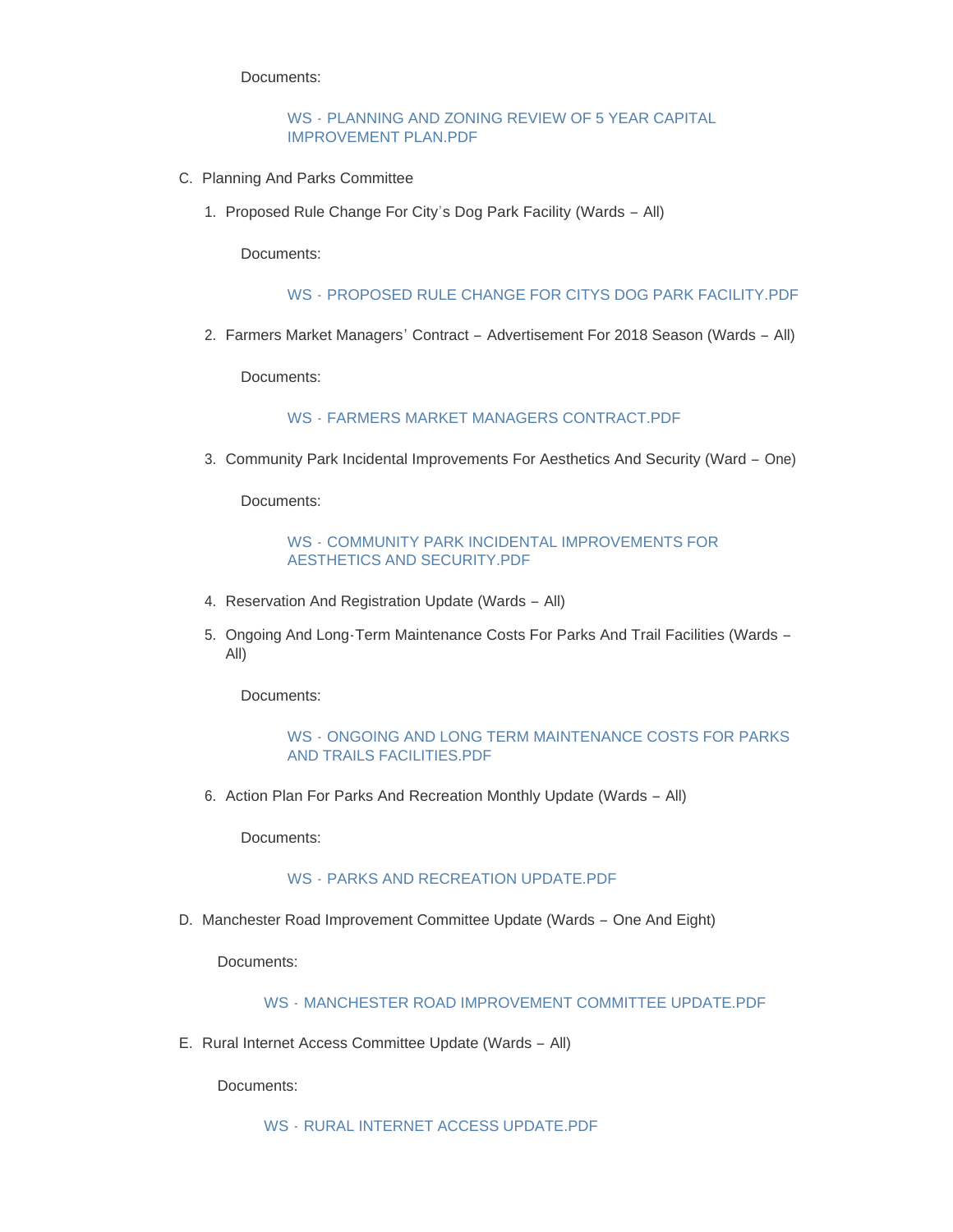F. Construction Project Update (Wards - All)

Documents:

## WS - [CONSTRUCTION PROJECT UPDATE 11-22-2017.PDF](http://mo-wildwood.civicplus.com/AgendaCenter/ViewFile/Item/13172?fileID=19024)

## **FOR ACTION V.**

- A. Wildwood Celebration Commission
	- 1. Itemized 2018 Budget Recommendations (Wards All)

Documents:

#### WS - [WILDWOOD CELEBRATION COMMISSION 2018 BUDGET](http://mo-wildwood.civicplus.com/AgendaCenter/ViewFile/Item/13175?fileID=19025)  RECOMMENDATIONS.PDF

- B. Department Of Planning
	- 1. A Request From John And Lynn LaVelle To The Department Of Planning Regarding The Level Of Compliance To The City Of Wildwood's 'Rural Roadway Standards,'

as applied to the installation of a new "street" within a dedicated easement for the purposes of providing improved access for emergency purposes to 465 Forby Road (St. Louis County Locator Number - 28V520048/Subdivision Name and Lot – Courtois Tract – Part of Lot 22), which would thereby allow the width and construction specification to be varied from a minimum of twenty (20) feet to twelve (12) feet, with bump outs, and dust-proof gravel surface versus asphaltic concrete. The 'Rural Roadway Standards' are set forth in Chapter 420.135 of the *Subdivision and Development Regulations of the City of Wildwood, Missouri* for Large Lot Subdivisions - Section A (2.) c. (3.). (Ward – Six)

Documents:

#### WS - [RURAL ROADWAY STANDARDS.PDF](http://mo-wildwood.civicplus.com/AgendaCenter/ViewFile/Item/13177?fileID=19027)

- C. Planning And Parks Committee
	- 1. Committee's Recommendation On The City's Review And Approval Process Used For The Planned Residential Development Overlay District (PRD) In The NU Non-Urban Residence District. (Wards – All)

Documents:

#### WS - PRD OVERLAY DISTRICT PDF

D. EXECUTIVE [CLOSED] SESSION: Legal Actions, Causes Of Action, Litigation Or Privileged Communications Between The City's Representatives And Its Attorneys [RSMO 610.021(1) 1994] And Individually Identifiable Personnel Records, Performance Ratings Or Records Pertaining To Employees Or Applicants For Employment [RSMO 610.021(13) 1994]

#### **MISCELLANEOUS VI.**

**ADJOURNMENT VII.**